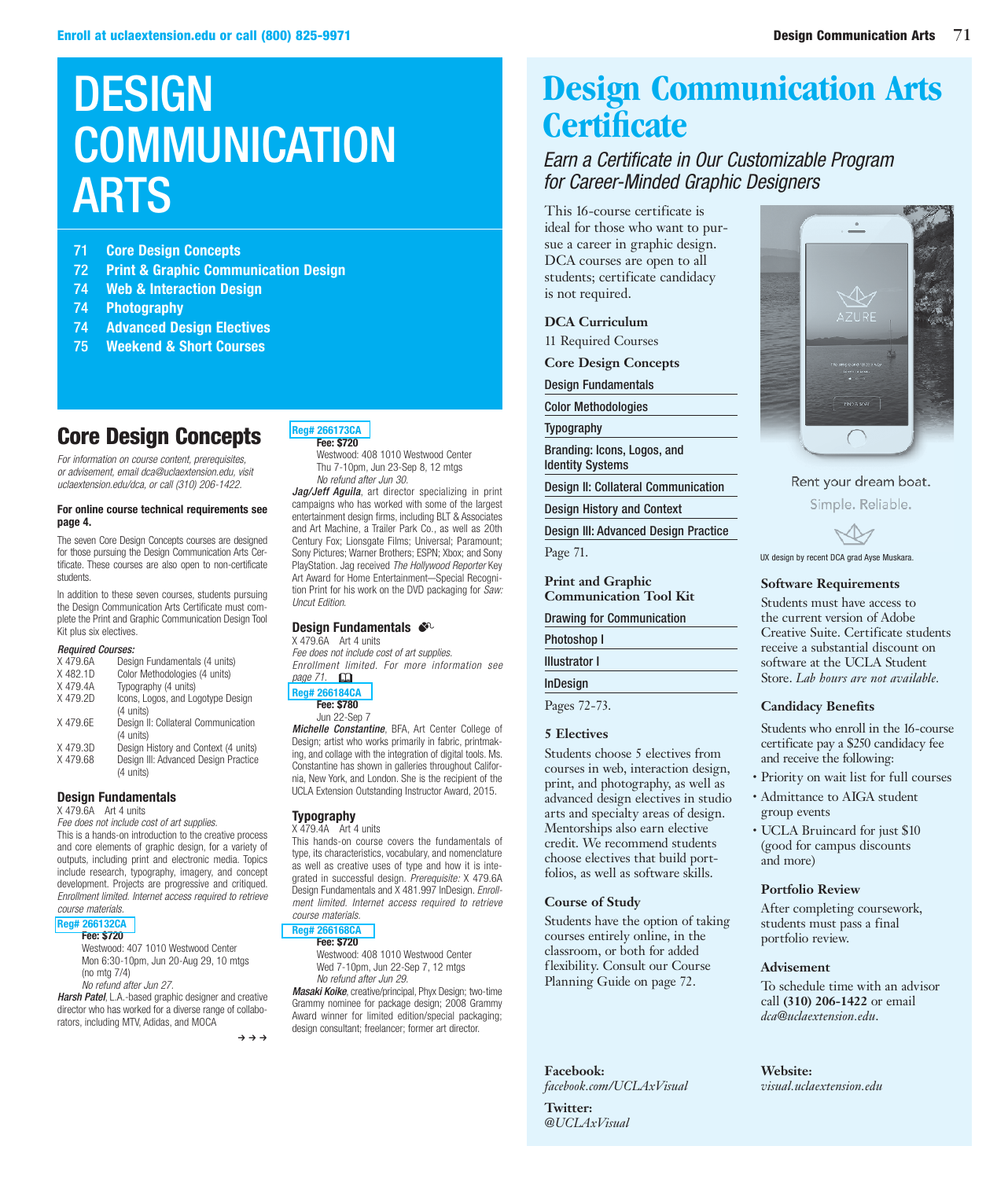# **Course Planning Guide for DCA Certificate Students**

Use this guide to navigate the DCA Certificate, but note that it can be altered for your convenience. There are 64 total required units. Many courses are offered every quarter; others are scheduled on a rotating basis. Move through the program at your own pace; it is not mandatory to take 3 courses each quarter.

| 1st Quarter                                          | 2nd Ouarter                                 | 3rd Quarter                                            |
|------------------------------------------------------|---------------------------------------------|--------------------------------------------------------|
| <b>Design Fundamentals</b> (4 units)                 | <b>Typography</b> (4 units)                 | <b>Illustrator I</b> (4 units)                         |
| <b>Photoshop I</b> (4 units)                         | <b>Color Methodologies</b> (4 units)        | Branding: Icons, Logos, and Identity Systems (4 units) |
| <b>Drawing for Communication</b> (4 units)           | <b>InDesign</b> $(4 \text{ units})$         | <b>Elective</b>                                        |
| Recommended: Think Like a Designer                   |                                             |                                                        |
|                                                      |                                             |                                                        |
| 4th Quarter                                          | <b>5th Ouarter</b>                          | <b>6th Quarter</b>                                     |
| <b>Design II: Collateral Communication (4 units)</b> | <b>Design III: Advanced Design Practice</b> | <b>Elective</b>                                        |
| <b>Design History and Context (4 units)</b>          | <b>Elective</b>                             | <b>Final Portfolio Review</b>                          |
| <b>Elective</b>                                      | <b>Elective</b>                             |                                                        |

### **Design II: Collateral Communication**

X 479.6E Art 4 units

This course introduces students to strategies in design communication and covers utility of systems, programs, campaigns, and design families. Visual presentation and concept development are emphasized. *Prerequisite:* X 479.6A Design Fundamentals, X 481.99Z InDesign, and X 479.4A Typography. *Enrollment limited.*

### **[Reg# 266166CA](https://www.uclaextension.edu/pages/Course.aspx?reg=266166)**

### **Fee: \$720**

Westwood: 407 1010 Westwood Center Wed 7-10pm, Jun 22-Sep 7, 12 mtgs *No refund after Jun 29.*

*Henry Mateo*, freelance design consultant in several design disciplines, including graphics, industrial, and interiors. He has worked with such design firms as RKS, Splane Design Associates, Melvin Best & Associates, DesignworksUSA, Rimco, and Beynon & Company. His clients have included Chevys restaurants; EBSCO Publishing; Westfield Shopping Centers; Honda Corporation; SEGA; Harmon Kardon; BMW; Brookstone; PricewaterhouseCoopers; and Adventist Hospitals. Recipient, UCLA Extension Distinguished Instructor Award, 2010.

### **Design History and Context**  $\cdot$

X 479.3D Art 4 units

Gain a broad understanding of design and its dynamic past to discover inspiration for the present. Survey the history of visual communication, design's sociopolitical and cultural contexts, and the artistic and technological characteristics of various movements. Students create portfolio pieces inspired by the designers and movements studied. *For technical requirements see page 4. Prerequisite:* X 479.6A Design Fundamentals, X 481.992 InDesign, and X 479.4A Typography. *Enrollment limited.* 

### **[Reg# 266187CA](https://www.uclaextension.edu/pages/Course.aspx?reg=266187)**

**Fee: \$780**

Jun 21-Sep 6

*Shirin Raban*, MA, USC Center for Visual Anthropology; brand identity designer, and ethnographic filmmaker. Created integrated lifestyle brands for clients such as Mattel; Korbel Champagne; Lake Sonoma Winery; Sadaf Mediterranean Food; Okami Asian Foods; Serengeti Tea Company; and The Daily Shake. She directed and edited the promotional film, *The Making of a Teaching Artist*, for UCLA Art and Architecture. Recipient, UCLA Extension Outstanding Instructor Award, 2010.

#### **Branding: Icons, Logos, and Identity Systems**  $\bullet$ <sup>c</sup> X 479.2D Art 4 units

Learn to develop memorable identities using symbols, logos, and comprehensive environments to define and reinforce personality, tone, and voice with the goal of creating meaningful, dynamic relationships with the customer. *For technical requirements see page 4. Prerequisite:* X 479.6A Design Fundamentals and X 479.4A Typography; proficiency with Photoshop, Illustrator, and InDesign. *Enrollment limited.*  $\square$ 

*Recommended:* **Portfolio Polish**

**[Reg# 266183CA](https://www.uclaextension.edu/pages/Course.aspx?reg=266183) Fee: \$780**

### Jun 21-Sep 6

*Shirin Raban*, MA, USC Center for Visual Anthropology; brand identity designer, and ethnographic filmmaker. Created integrated lifestyle brands for clients such as Mattel; Korbel Champagne; Lake Sonoma Winery; Sadaf Mediterranean Food; Okami Asian Foods; Serengeti Tea Company; and The Daily Shake. She directed and edited the promotional film, *The Making of a Teaching Artist*, for UCLA Art and Architecture. Recipient, UCLA Extension Outstanding Instructor Award, 2010.

### **Color Methodologies**

X 482.10 Art 4 units

*Fee does not include the cost of art supplies.* This course covers theories and practical applications to understand the makeup of color and how best to use it. Areas covered include general color theory and psychology; effective color creation, perception, and management; color language; digital issues; and additive and subtractive systems and color output. *Enrollment limited. Internet access required to retrieve course materials.* **[Reg# 266175CA](https://www.uclaextension.edu/pages/Course.aspx?reg=266175)**

### **Fee: \$720**

Westwood: 415 1010 Westwood Center Thu 7-10pm, Jun 23-Sep 8, 12 mtgs *No refund after Jun 30.*

*Stephanie Sabo*, BA, Ashland University; MFA, (Writing and Art), California Institute of the Arts. Ms. Sabo's diverse background in the arts, design, theory, and social critique has led her to over a decade of teaching experience in several disciplines, including fashion and graphic design. She continues her own practice as a contemporary artist and writer and presents her research at academic conferences.

### Print & Graphic Communication **Design**

*For information on course content, prerequisites, or advisement, email dca@uclaextension.edu, visit uclaextension.edu/dca, or call (310) 206-1422.*

**For online course technical requirements see page 4.**

### **Required Tool Kit**

The Print and Graphic Communication Design Tool Kit is required for students pursuing the Design Communication Arts Certificate. These courses also are open to non-certificate students.

### *Required Courses:*

- X 479.2A Drawing for Communication (4 units) X 481.11 Photoshop I (4 units)
- X 481.47 Illustrator I (4 units)
- X 481.99Z InDesign (4 units)

#### **Drawing for Communication**  $\mathcal{L}$ X 479.2A Art 4 units

*Fee does not include the cost of art supplies.* Develop drawing skills for successful communication in design. Topics include thumbnails, quick sketches, drawing from reference, drawing from memory, rendering techniques, and media options. *For technical requirements see page 16. Enrollment limited.*

### **[Reg# 266180CA](https://www.uclaextension.edu/pages/Course.aspx?reg=266180)**

**Fee: \$780** Jun 21-Sep 6

*Todd Smith*, MFA, fine artist and concept illustrator working in film and television whose specialties include drawing, painting, environment design, and matte painting. His client list includes Sears; Hewlett Packard; Milk; Boost Mobile; and various Hollywood directors and production designers.

### **Photoshop I**

X 481.11 Art 4 units

Learn to create, manipulate, and combine digital images. Develop a working knowledge of Photoshop's features; use the program in 2D print, interactive, and web applications; and learn importing and exporting features. *Enrollment limited. Held in a Mac lab. Visitors not permitted. Internet access required to retrieve course materials.*

### **[Reg# 266143CA](https://www.uclaextension.edu/pages/Course.aspx?reg=266143) Fee: \$1,075**

Westwood: B04 1010 Westwood Center ✷ Tue 2-5:30pm, Jul 5-Sep 6, 10 mtgs

*No refund after Jul 12.*

*Hakon Engvig*, BA in design with two advanced design certificates from UCLA Extension. A native-born Norwegian, Engvig's domestic and international clients include UCLA Medical Center, Macy Gray, Lifehouse, the Together Project (India), and OTE Historical Restoration Committee (Norway).

### **Photoshop I**  $\mathcal{S}^{\mathbb{R}}$

X 481.11 Art 4 units *Enrollment limited. For more information see* 

*page 72.* & **[Reg# 266181CA](https://www.uclaextension.edu/pages/Course.aspx?reg=266181)**

### **Fee: \$780**

Jun 21-Sep 6

*Kenneth Wischmeyer*, MA in Instructional Technologies, San Francisco State University; Adobe Certified Expert.

### **Photoshop I (Laptop)**

X 481.11 Art 4 units *Held in a regular classroom with student-provided laptops.*

*Enrollment limited. In-class personal laptop access required. Internet access required to retrieve course materials. For more information see page 72.*

#### **[Reg# 266145CA](https://www.uclaextension.edu/pages/Course.aspx?reg=266145) Fee: \$780**

Westwood: 413 1010 Westwood Center Tue 6:30-10pm, Jul 5-Sep 6, 10 mtgs *No refund after Jul 12.*

*Hakon Engvig*, BA in design with two advanced design certificates from UCLA Extension. A native-born Norwegian, Engvig's domestic and international clients include UCLA Medical Center, Macy Gray, Lifehouse, the Together Project (India), and OTE Historical Restoration Committee (Norway).

### **InDesign**

X 481.99Z Design Media Arts 4 units

Design and prepare projects for printing through the understanding of: color management, tools, palettes, menus, text, graphics, and the efficiencies of creating templates, style sheets, and master pages. Learn oneto multi-color output, image preparation, type and file formats, digital prepress workflow, printing options, paper, binding, comping and finishing, interacting with vendors, quoting jobs, proofing systems, and press checks. *Prerequisite:* Familiarity with Photoshop. *Enrollment limited. Held in a Mac lab. Visitors not permitted. Internet access required to retrieve course materials.*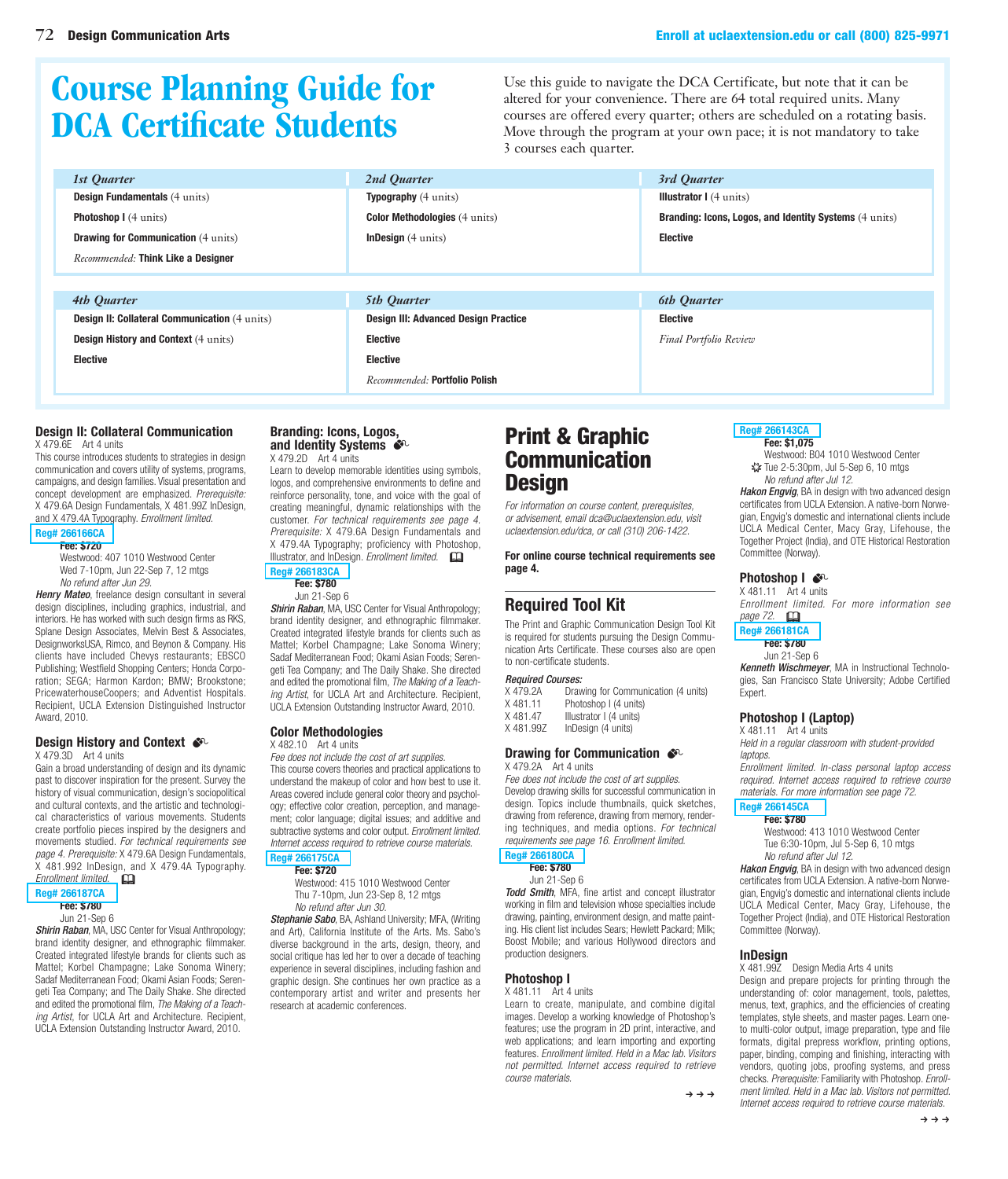## **Apply Art Courses to Your Design Studies**

Photography, studio arts, and history courses can apply toward DCA certificates with approval.

**This quarter's courses include:**

Printmaking and Design

### Photography I

Photoshop for Photographers

For a complete listing of arts courses, see page 15. To learn more about applying Arts courses to DCA certificates, call (310) 206-1422.

### **[Reg# 266169CA](https://www.uclaextension.edu/pages/Course.aspx?reg=266169)**

**Fee: \$1,075**

Westwood: B04 1010 Westwood Center Thu 6:30-10pm, Jun 23-Sep 8, 10 mtgs (no mtg 7/28 & 8/4) *No refund after Jun 30.*

*Michelle Constantine*, BFA, Art Center College of Design; artist who works primarily in fabric, printmaking, and collage with the integration of digital tools. Ms. Constantine has shown in galleries throughout California, New York, and London. She is the recipient of the UCLA Extension Outstanding Instructor Award, 2015.

### **InDesign**  $\bullet$ <sup>2</sup>

X 481.99Z Design Media Arts 4 units *Prerequisite:* Familiarity with Photoshop. *Enrollment limited. For more information see page 72.*

### **[Reg# 266190CA](https://www.uclaextension.edu/pages/Course.aspx?reg=266190)**

### **Fee: \$780**

Jun 23-Sep 8

*Dainise Meissner*, BA, Art History, Indiana University; Design Communication Arts Certificate and Advanced Print and Graphic Communication Certificate from UCLA Extension. Ms. Meissner currently does freelance work creating map illustrations, brochures, catalogs, and photoshoots. She specializies in creating custom mixed media collages designed around personal photos and their history.

### **Drawing for Communication**

X 479.2A Art 4 units

*Fee does not include the cost of art supplies.* Develop drawing skills for successful communication in design. Topics include thumbnails, quick sketches, drawing from reference, drawing from memory, rendering techniques, and media options. *Enrollment limited.*

### **[Reg# 266148CA](https://www.uclaextension.edu/pages/Course.aspx?reg=266148)**

**Fee: \$720**

Westwood: 407 1010 Westwood Center Tue 7-10pm, Jun 21-Sep 6, 12 mtgs *No refund after Jun 28.*

*Henry Mateo*, freelance design consultant in several design disciplines, including graphics, industrial, and interiors. He has worked with such design firms as RKS, Splane Design Associates, Melvin Best & Associates, DesignworksUSA, Rimco, and Beynon & Company. His clients have included Chevys restaurants; EBSCO Publishing; Westfield Shopping Centers; Honda Corporation; SEGA; Harmon Kardon; BMW; Brookstone; PricewaterhouseCoopers; and Adventist Hospitals. Recipient, UCLA Extension Distinguished Instructor Award, 2010.



### **Illustrator I**

X 481.47 Art 4 units Discover how this vector-based drawing program integrates into the suite of design tools. Features presented include templates, drawing paths, auto-tracing, blending features, gradient meshes, wrapping type, exporting, shape and pen tools, and more. *Enrollment limited. Held in a Mac lab. Visitors not permitted. Internet access required to retrieve course materials.*

#### **[Reg# 266144CA](https://www.uclaextension.edu/pages/Course.aspx?reg=266144) Fee: \$1,075**

Westwood: B04 1010 Westwood Center Tue 7-10pm, Jun 21-Sep 6, 12 mtgs *No refund after Jun 28.*

*Patrick Hruby*, BFA in Illustration from Art Center College of Design; illustrator and designer. Mr. Hruby's clients include *The New York Times, The Guardian, WIRED*, Target, Sprint, The United Nations, and Taschen.

### **Illustrator I**  $\mathcal{F}^{\mathbb{C}}$

X 481.47 Art 4 units *Enrollment limited. For more information see page 73.*

**[Reg# 266192CA](https://www.uclaextension.edu/pages/Course.aspx?reg=266192)**

#### **Fee: \$780** Jun 23-Sep 8

*Eric Rosner*, illustrating in New York City for more than 20 years with a unique style that recaptures a classic period of Manhattan and Los Angeles, and presents it for a new participating audience

> **Course Icons Provide Information At-a-Glance**

 $\bullet$  Online course

**Q** Textbook required **※** Meets during daytime hours

## **Need Help with Your Final Portfolio Review?**

Students enrolled in the 16-course DCA Program must undergo a final portfolio review before receiving their certificate.

Check out *visual.uclaextension.edu* for examples of DCA graduate portfolios and more information about the review.

Enroll in the one-day course **Portfolio Polish** (page 75) which is free for certificate students with promo code V0101.

Consider a **Mentorship** (page 75) during which you work on your portfolio with an instructor.

Schedule a practice review by calling **(310) 206-1422**.



Annual "It's Your Show" opening reception.

### *Announcing!*

# **The Coding Boot Camp at UCLA Extension**

### *Become a Web Developer in 24 Weeks*

### Class starts June 20 at UCLA Extension

Don't miss out on UCLA Extension's new 6-month Coding Boot Camp. This program is for working professionals interested in web development or who are actively seeking a career change or advancement.

Coding Boot Camp will cover:

- Skills to be a full stack developer, including proficiency in frontend and backend development
- HTML, CSS, JavaScript, jQuery and Node.js, as well as PHP frameworks like Laravel
- Hands-on learning opportunities with employers
- Career coaching, recruitment support, and an active network of hiring partners

### **For More Information**

*codingbootcamp@uclaextension.edu* | **(310) 955-4093** *uclaextension.edu/codingbootcamp*

*In collaboration with TES.*

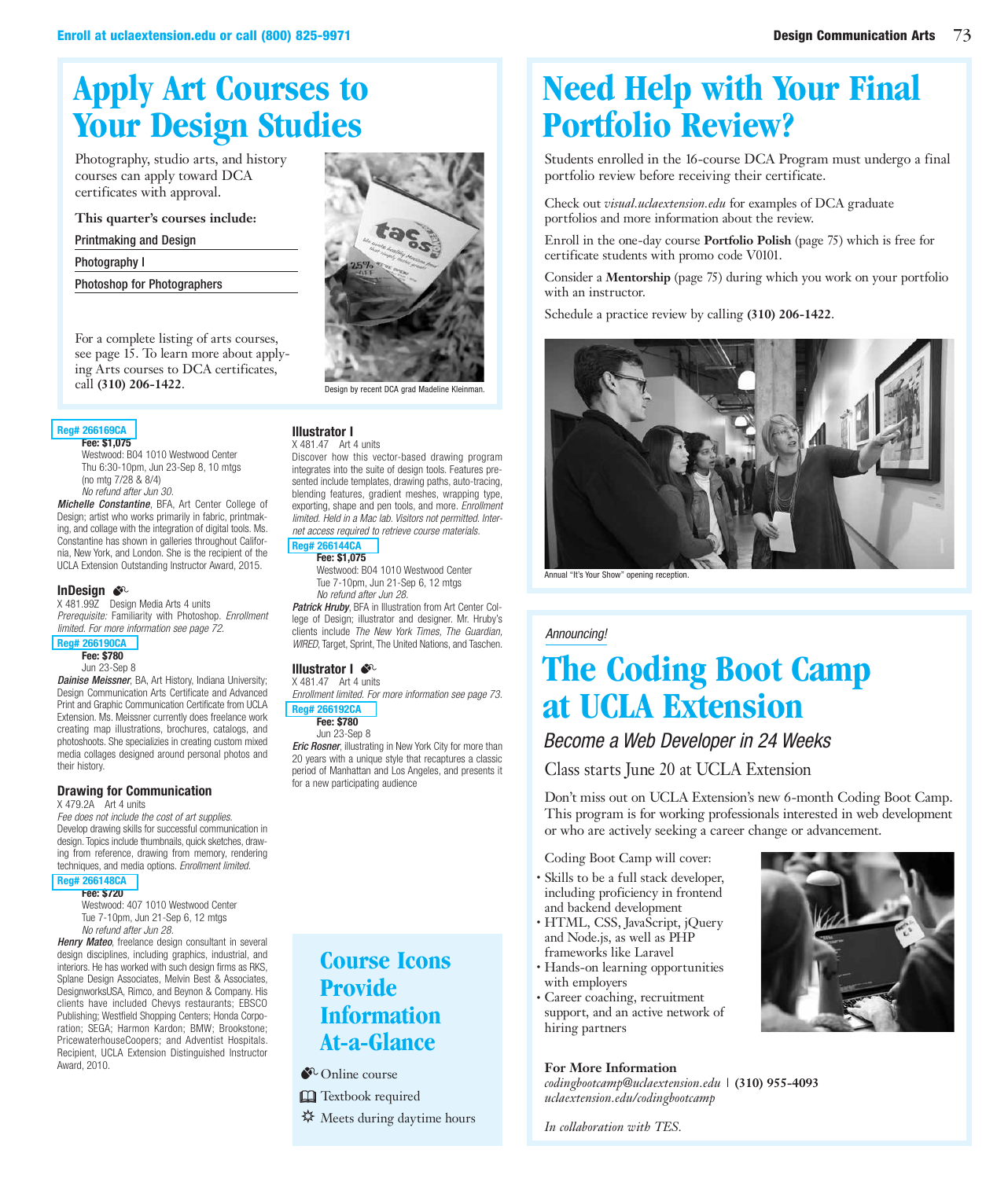### Web & Interaction **Design**

*For information on course content, prerequisites, or advisement, email dca@uclaextension.edu, visit uclaextension.edu/dca, or call (310) 206-1422.*

### **Suggested Tool Kit**

The Web and Interaction Design Tool Kit is one of the suggested options available to students pursuing the Design Communication Arts Certificate. This tool kit offers a sequence of courses designed to provide a foundation in web and interaction design. These courses are also open to non-certificate students.

### *Elective Courses:*

Web Design I: HTML and CSS (4 units) X 481.99AF User Experience Design (4 units)

### **User Experience I: Survey**

X 481.99AF Art 4 units

Today's designers must envision compelling ways to facilitate rich interactive experiences. This course introduces the latest tools, techniques, and technologies used by leading agencies to develop world-class user experiences. Topics include conducting user research; developing user personas and scenarios; information architecture; system and user interface design; prototype creation; and usability testing and analysis. Students develop and present a single comprehensive project for their portfolio that includes usability research and design mockup. *Prerequisite:* Familiarity with a software that can be used to create wireframes, such as InDesign, Illustrator, Powerpoint, OmniGraffle, or Axure. *Enrollment limited. Internet access required to retrieve course materials.*

### **[Reg# 266301CA](https://www.uclaextension.edu/pages/Course.aspx?reg=266301&qe=true)**

#### **Fee: \$745**

Westwood: 415 1010 Westwood Center Mon 6:30-10pm, Jun 20-Aug 29, 10 mtgs (no mtg 7/4)

*No refund after Jun 27.*

Jod Kaftan, currently group design director at Fjord, a service design and innovation agency. Mr. Kaftan's career as an information architect, content strategist, and senior UX designer has spanned across several agencies, including Razorfish and Possible, and a wide variety of clients, such as Microsoft, Target, and HBO. He is a regular contributor to leading UX publications such as *Boxes and Arrows* and *UX Booth*.

### **Reg# 266304CA**

**Fee: \$745** Westwood: 413 1010 Westwood Center Thu 7-10pm, Jun 23-Sep 8, 12 mtgs *No refund after Jun 30. Instructor to be announced*

### **User Experience I: Survey**  $\bullet^{\circ}$

X 481.99AF Art 4 units

*Prerequisite:* Familiarity with a software that can be used to create wireframes, such as InDesign, Illustrator, Powerpoint, OmniGraffle, or Axure. *Enrollment limited. For more information see page 74.*

### **[Reg# 266307CA](https://www.uclaextension.edu/pages/Course.aspx?reg=266307&qe=true)**

**Fee: \$745**

Jun 21-Sep 6

*Chris Cirak*, consummate design thinker, technologist, and entrepreneur; for 18 years Mr. Cirak has spearheaded the movement toward rapid prototyping and user-centric web and mobile application development for companies including Google, Nike, Adobe, Mercedes, Starbucks, Xbox, Sony, Lexus, and Herbalife.

#### **User Experience: Tool Kit and Development**  $\bullet$ X 481.99FG Art 4 units

Creating delightful, meaningful, and easy-to-use digital experiences requires the ability to generate multiple ideas rapidly, iterate quickly, and frequently test the results. This class teaches the tools of the trade, with the goal of making them intuitive, while allowing you to focus on what matters most: designing for the user. Classwork begins with the basics of information architecture, including site maps, user flows, and navigation.

It then delves quickly into wireframing. Later, discussion includes design for interactive prototypes, working with teams, and design methodologies. Students are required to use OmniGraffle, while additional software, including Sketch, Axure, Visio, and Balsamiq, are discussed, but not required. Creating mockups without these applications is also discussed, including the use of CSS and HTML 5 to create prototypes. *For technical requirements see page 4. Students must own a Mac computer and have Omnigraffle software.*

#### **[Reg# 266308CA](https://www.uclaextension.edu/pages/Course.aspx?reg=266308&qe=true) Fee: \$745**

Jun 21-Sep 6

*Jeffrey Wright*, more than 10 years of experience in web design, user experience design, experience design, and immersive design. Mr. Wright has held positions as Chief Executive Officer, Director of User Experience, Lead UX/IxD, and Web Manager at several digital agencies and other ventures, such as Ignyous Corp, Fabric Interactive, SapientNitro, Disney Interactive Media Group, and The Do LaB.

#### **User Experience II: Iteration**  $\bullet$ X 479.8K Art 4 units

Building on User Experience I, this course draws on real world use-cases to introduce a full range of user interface presentation challenges. Instruction covers the total spectrum of interface design standards, including e-commerce websites, service design, and physically based environments. Projects incorporate the full spectrum of screen resolutions and device types. They may include designing interfaces to scale and degrade, as well as considerations as to cost of implementation. The course prepares students to recognize user experience design problems and to iterate solution proposals. *For technical requirements see page 4. Prerequisite:* X 481.99AF User Experience I: Survey, or strong wireframing ability in addition to a minimum of one year in a professional user experience design position.

### **[Reg# 266309CA](https://www.uclaextension.edu/pages/Course.aspx?reg=266309&qe=true)**

**Fee: \$745** Jun 22-Sep 7

*Jeffrey Wright*, *for credits see page 74*

#### **Web Design I: HTML and CSS** X 481.24B Art 4 units

This introduction to the world of modern web design exposes students to industry standards and best practices for using HTML and CSS. Students create aesthetically pleasing websites aligned with current design considerations that emphasize user experience (e.g., audience, style, composition, size constraints, web design process). Topics include asset management, image optimization, web hosting, site planning, and the various tools web designers use to produce effective websites that meet industry demands. *Prerequisite:* Proficiency with Photoshop. *Enrollment limited. Held in a Mac lab. Visitors not permitted. Internet access required to retrieve course materials.*

#### **[Reg# 266129CA](https://www.uclaextension.edu/pages/Course.aspx?reg=266129) Fee: \$1,075**

Westwood: B04 1010 Westwood Center Mon 6:30-10pm, Jun 20-Aug 29, 10 mtgs (no mtg 7/4) *No refund after Jun 27. Mitchell Gohman*, MS in Education; director of design, The Sandbox Canvas.

### **Web Design I: HTML and CSS**  $^{\circ}$

 $X$  481.24B  $\overline{A}$ rt 4 units *Prerequisite:* Proficiency with Photoshop. *Enrollment*   $I$ *limited. For more information see page 74.*  $\Box$ **[Reg# 266179CA](https://www.uclaextension.edu/pages/Course.aspx?reg=266179)**

### **Fee: \$780**

Jun 21-Sep 6

*Michael Newman*, BFA from the School of Visual Arts. Creative director and interactive developer specializing in new media, content development, and creative solutions.

### **Web Design II: JavaScript and jQuery**  $X$  481.99VV Art 4 units

This course moves deeper into the world of modern web design by introducing dynamically driven web pages. From animating galleries to dynamic navigational systems, students gain an understanding of both JavaScript and jQuery to create a more dynamic user experience. Emphasis is on creating aesthetically pleasing websites that uphold modern user experience standards. Language specifics, degrading gracefully, and form management are also examined. The course continues to explore HTML, CSS, asset management, design considerations, remote hosting, and live publishing (FTP) as introduced in Web Design I: HTML and CSS. *Prerequisite:* X 481.24B Web Design I: HTML and CSS. *Enrollment limited. Held in a Mac lab. Visitors not permitted. Internet access required to retrieve course materials.* **[Reg# 266161CA](https://www.uclaextension.edu/pages/Course.aspx?reg=266161)**

### **Fee: \$1,075**

Westwood: B04 1010 Westwood Center Wed 6:30-10pm, Jun 22-Aug 24, 10 mtgs *No refund after Jun 29.*

*Mitchell Gohman*, MS in Education; director of design, The Sandbox Canvas.

### **Web Design II:**

**JavaScript and jQuery**  $\bullet^{\circ}$ X 481.99VV Art 4 units

*Prerequisite:* X 481.24B Web Design I: HTML and CSS. *Enrollment limited. For more information see page 74.* &

### **[Reg# 266178CA](https://www.uclaextension.edu/pages/Course.aspx?reg=266178)**

**Fee: \$780**

Jun 21-Sep 6

*Michael Newman*, BFA from the School of Visual Arts. Creative director and interactive developer specializing in new media, content development, and creative solutions.

### **Advanced Topics**

**For information on the Advanced Web and Interaction Design Certificate see page 75.**

#### **Web Design IV: Real World Applications**  $\mathbf{\hat{\bullet}}^{\mathbb{C}}$ X 481.5C Art 4 units

This workshop-based, portfolio-level course fortifies knowledge gained in Web I, II, and III, and prepares you for the workplace, testing your mastery and ability to apply that knowledge to unique site needs based on industry demand. Assignments are real world and applied. You will build a microsite from MVP (minimal viable product) to refined versions; test and iterate responsive site solutions from a client and stakeholder perspective. Attention is placed on mobile and responsive elements. The course includes stakeholder guest lectures and potential studio visits. *For technical requirements see page 4. Prerequisite:* X 481.24B Web Design I: HTML and CSS and X 481.99W Web Design II: JavaScript and jQuery.

### **[Reg# 266194CA](https://www.uclaextension.edu/pages/Course.aspx?reg=266194)**

**Fee: \$1,075**

Jun 23-Sep 8

*Richard Barkinskiy*, co-founder and lead developer at Elimint. Formerly worked for Cedars-Sinai Medical Center as digital application specialist. Mr. Barkinskiy specializes in WordPress website development with HTML5, CSS3, JavaScript, jQuery, PHP, and MySQL. He holds a BA in Journalism from CSU Northridge, and an Advanced Web and Interaction Design Certificate from **UCLA Extension.** 

### **User Experience II: Iteration**  $X$  479.8K  $A$  Art 4 units

Building on User Experience I, this course draws on real-world use cases to introduce a full range of user interface presentation challenges. Instruction covers the total spectrum of interface design standards, including e-commerce websites, service design, and physically based environments. Projects incorporate the full spectrum of screen resolutions and device types, and may include designing interfaces to scale and degrade, and considerations as to cost of implementation. The course prepares students to recognize user experience design problems and iterate solution proposals.

*Prerequisite:* X 481.99AF User Experience I: Survey or strong wireframing ability in addition to a minimum of one year in a professional user experience design position. *Internet access required to retrieve course materials.* &

### **Reg# 2663 Fee: \$745**

Westwood: 415 1010 Westwood Center Tue 7-10pm, Jun 21-Sep 6, 12 mtgs *No refund after Jun 28.*

*Thomas Dillmann*, MBA, Pepperdine University; user experience architect with 15 years' experience; former head of experience planning and lead information architect at MRM Worldwide, UnitedFuture, and Threshold Interactive; clients include Harbor Freight Tools; SDCVB; HollandAmerica; Alpine; state of Washington; SAP; Autodesk; Microsoft; GM; Red Lion; Sony; MPAA; Fox; NBC; ABC; and *Playboy*. Other projects include early start ventures focused in on-demand video over IP for Hilton, LodgeNet, RespondTV, and FasTV.

## Photography

**For this quarter's photography courses see the Arts section, pages 17-18.**

### **Suggested Tool Kit**

The Photography Tool Kit is one of the suggested options available to students pursuing the Design Communication Arts Certificate. This tool kit offers a sequence of courses designed to provide a foundation in photography. These courses also are open to non-certificate students.

#### *Elective Courses:*

| X 438.9  | Photography I (4 units)  |
|----------|--------------------------|
| X440.22  | Lighting I (4 units)     |
| X 439.90 | Photography II (4 units) |
| X440.221 | Lighting II (3 units)    |

## Advanced Design Electives

*For information on course content, prerequisites, or advisement, email dca@uclaextension.edu, visit uclaextension.edu/dca, or call (310) 206-1422.*

### **Printmaking and Design**

X 435.1 Art 2.1 units *All materials are included in course fee, and will be provided during first meeting.*

This course provides an introduction to printmaking technique and basic design. Students will explore the world of printmaking through monotypes, transfers, linocut, and silkscreen, creating unique prints and one edition of prints. The course will also touch on the history of printmaking and artists who use these techniques. *Enrollment limited.*

### **[Reg# 266425CA](https://www.uclaextension.edu/pages/Course.aspx?reg=266425)**

- **Fee: \$525**
- Westwood: 321 1010 Westwood Center
- ✷ Thu 3-6pm, Jun 23-Jul 21
- ✷ Sat 10am-3pm, Jul 16, 6 mtgs *No refund after Jun 22.*
- 

*Michelle Constantine*, BFA, Art Center College of Design; artist who works primarily in fabric, printmaking, and collage with the integration of digital tools. Ms. Constantine has shown in galleries throughout California, New York, and London. She is the recipient of the UCLA Extension Outstanding Instructor Award, 2015.

#### **DSLR Video and Motion** X 440.38 Art 4 units

This class helps photographers strengthen their visual storytelling by adding a time-based element to their work. Both technical and creative issues in DSLR filmmaking are addressed. Technical instruction covers camera settings, lighting, audio, post-production, and editing. Creatively, students complete projects that include creating a story, developing themes, interview style videos, stop motion and mini-documentary. Class time is divided between classroom lectures, shooting sessions, and lab time. *Prerequisite:* Basic camera and

### 74 Design Communication Arts Enroll at uclaextension.edu or call (800) 825-9971